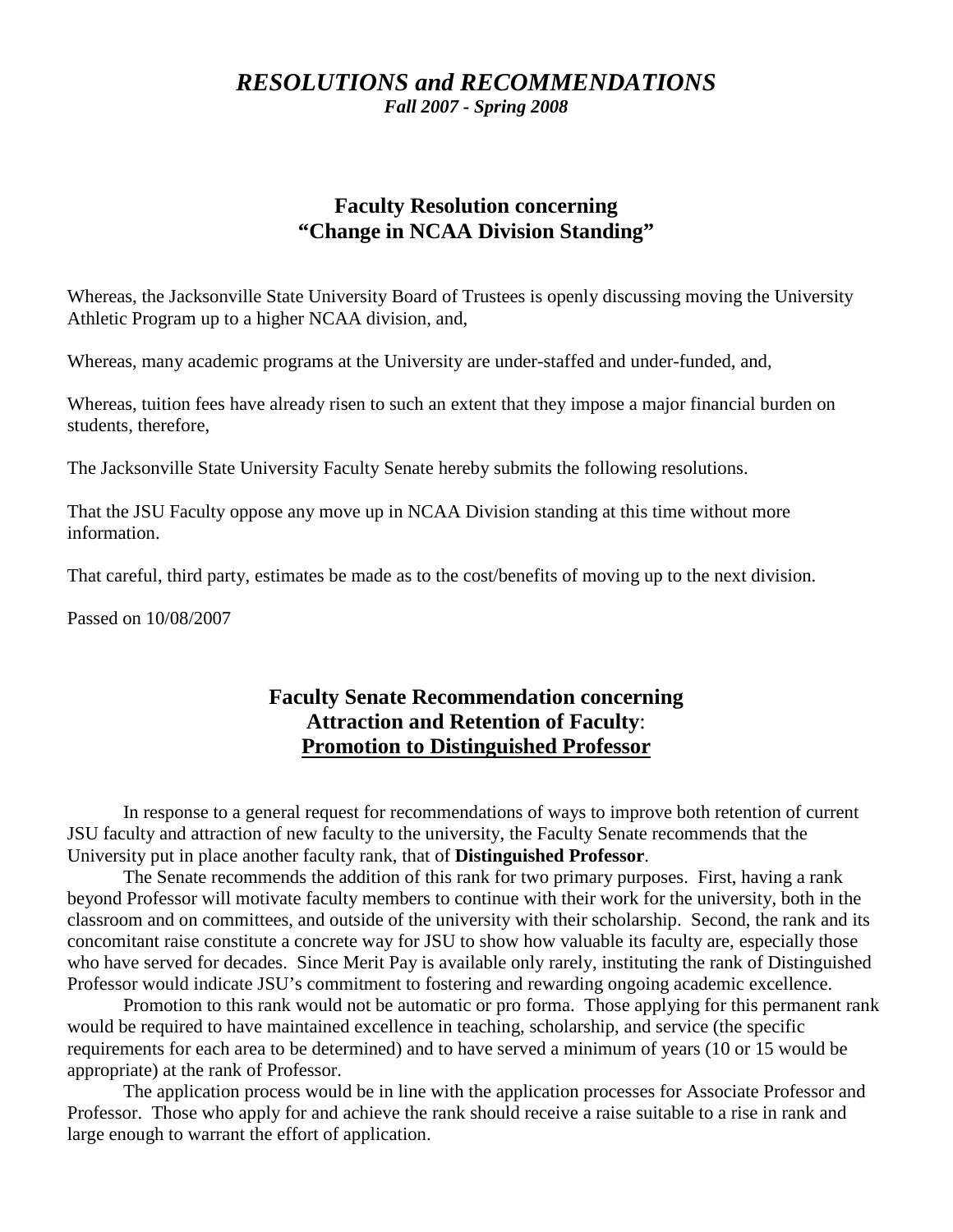Someone achieving the rank of Distinguished Professor would then upon retirement be eligible for recognition by the Senate for Distinguished Professor Emeritus/Emerita.

Approved by Senate 4-9-2007 -And- Approved by Senate 2-11-2007

# **Faculty Senate Recommendation concerning JSU's Out-of-State Travel Policies and Procedures**

Faculty members of Jacksonville State University are expected to keep themselves proficient in their respective fields of expertise, be excellent teachers, conduct research and present that research either through publications or presentations at conferences, and provide service not only to the University, but also to our respective fields and to the community. In order to encourage these activities, faculty members are enticed by the mechanisms of tenure and promotion. Therefore, faculty members engage in these activities. One activity that enhances each of the aforementioned areas is attendance at regional and national conferences which necessitates out-of-state travel.

These regional and national conferences usually take place in rather expensive locations and faculty members typically spend more for their travel costs than what they are compensated for upon completion of those travels. Recently, certain policies and procedures have been adopted that impede the turn-around time for reimbursement and certain polices have been instituted that call into question the integrity of the faculty, which, in turn, affects faculty morale. Therefore, we respectfully submit the following recommendations as a way of adding our voice in support of *Jacksonville State University's Strategic Plan 2006-2011*, S6.2 Periodic Review of the Administrative Processes, especially S6.2.1, Identify Administrative Processes for Review.

## **Part I: Signature Requirements for BA Form 24**

The Faculty Senate recommends changing the signature requirements on the BA 24 Form for Out-of-State Travel. Under the current policy, the faculty member submits a request for out-of-state travel which includes a budget or estimated cost for travel. This request is then submitted by the faculty member and the form proceeds through channels: Department Head, Dean of the faculty member's college, and to the VP for Academic and Student Affairs. Once approved the faculty member engages in the travel and once the travel is completed, the faculty member resubmits the form back through the same channels. The Faculty Senate recommends that the policy be changed to allow the faculty member to submit the travel form upon completion of travel to the Department Head and then have the form submitted directly for reimbursement without proceeding through all the channels again provided that the faculty member did not exceed his or her proposed budget for the trip. Granted, if a faculty member exceeds his or her proposed and approved budget, then we agree that the travel form should be resubmitted through the same channels for approval. However, requiring a faculty member to resubmit through the same channel twice for something that was approved is rather redundant and slows down the reimbursement process. In addition, it is not very cost effective to tie up Deans and a VP in additional accounting duties because by doing this, their attention is taken away from other pressing matters.

## **Part II: Requirement to Provide a Conference Brochure in Order to Receive Out-of-State Travel Pay**

The Faculty Senate recommends rescinding the requirement that faculty members provide a copy of the conference brochure as part of their requests for travel reimbursement. We, the Faculty Senate, have been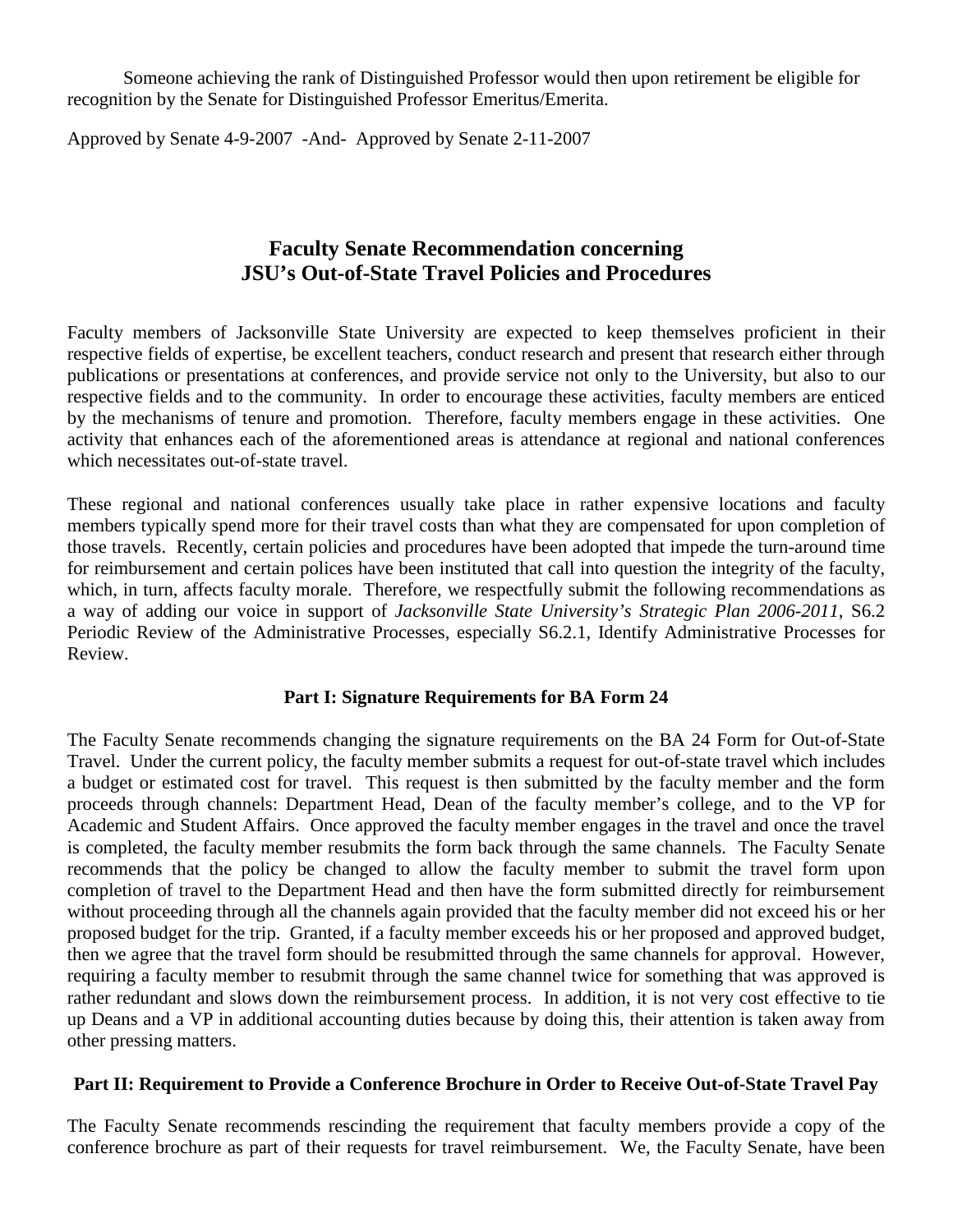informed that there are two reasons for the requirement to provide a copy of a conference brochure along with our travel reimbursement requests. First, the copy of the conference brochure provides proof of attendance and, second, it provides a fail safe mechanism for ensuring that faculty members do not receive reimbursement for meals that may have been provided as part of the conference proceedings or paid for through conference registration fees. This brings up three valid concerns we have regarding this policy.

First, if the current policy notes a faculty member is not required to show proof (receipts) for claimed meals, then why institute this policy. Just because a meal may be paid for as part of the conference proceeding does not mean that the faculty member was able to partake of that meal. There could be several reasons why a faculty member could not attend a meal provided by the conference: dietary reasons, religious reasons, or the faculty member was engaged in a conference activity that precluded the person from attending the meal; therefore, necessitating the member partake of a meal elsewhere. If the University wants to ensure that the member did not "double-dip," then requiring the faculty member to provide receipts to prove that everything is "above board" would be more logical than requiring a copy of the conference brochure. If a faculty member is able to provide receipts for all meals he or she paid for during the conference, then we question the legality of refusing to pay a faculty member for those expenses due to what is written in some conference brochure.

Second, requiring faculty members to provide a copy of the conference brochure to show proof of attendance is rather, well, insulting to the faculty and this, in turn, has become a morale issue. We feel that providing a copy of a conference brochure does not prove attendance. Most conferences provide a copy of their conference brochures online or a person could easily have a friend or colleague mail the faculty member a copy of the brochure. In addition, many conferences are starting to use CDs to record conference proceedings and some of these can be very expensive. If a faculty member can produce receipts that show he or she paid for the conference registration, paid for the hotel, travel, and meals, then this should be proof enough for reimbursement.

Finally, faculty members would like to maintain a copy of these brochures when it comes time for tenure and promotion consideration. If they are required to give up these documents in order for them to be maintained on file to justify reimbursement procedures that is not fair to the faculty member, especially if the faculty member had to pay for the brochure. Granted, you could require the faculty member to copy the brochure and prove the copy instead of the original. However, this would become expensive for the Departments since most of these brochures are rather lengthy. In the following section we discuss the issue of timely payment of travel expenses.

## **Part III Processing Time for Travel Reimbursements**

Attending conferences is an expensive ordeal for all faculty members, especially junior faculty. Most of us who attend conferences pay more out of our pockets than what the University will reimburse us for upon completion of our travels. In addition, most of us who travel will pay for that travel, in part or whole, with a credit card. If you use a credit card, then you are subjected to finance charges for your travel expenses. To compound this problem, it has come to our attention that some faculty members are waiting three, four, or more weeks to receive reimbursement for their travel expenses, which, in turn places a financial burden on our faculty, especially junior faculty.

We recommend that this process be evaluated in order to ascertain if the process can be adjusted in order to provide faculty with a more timely reimbursement of travel expenses, thereby reducing the amount of finance charges one pays for using a credit card to pay for his or her university-related travel expenses. Granted, we know that a faculty member can request JSU pay for certain expenses (purchase order for conference registration fees) related to conference attendance, which would relieve some of the finance charges. However, JSU cannot pay for all conference expenses in advance and the faculty member still faces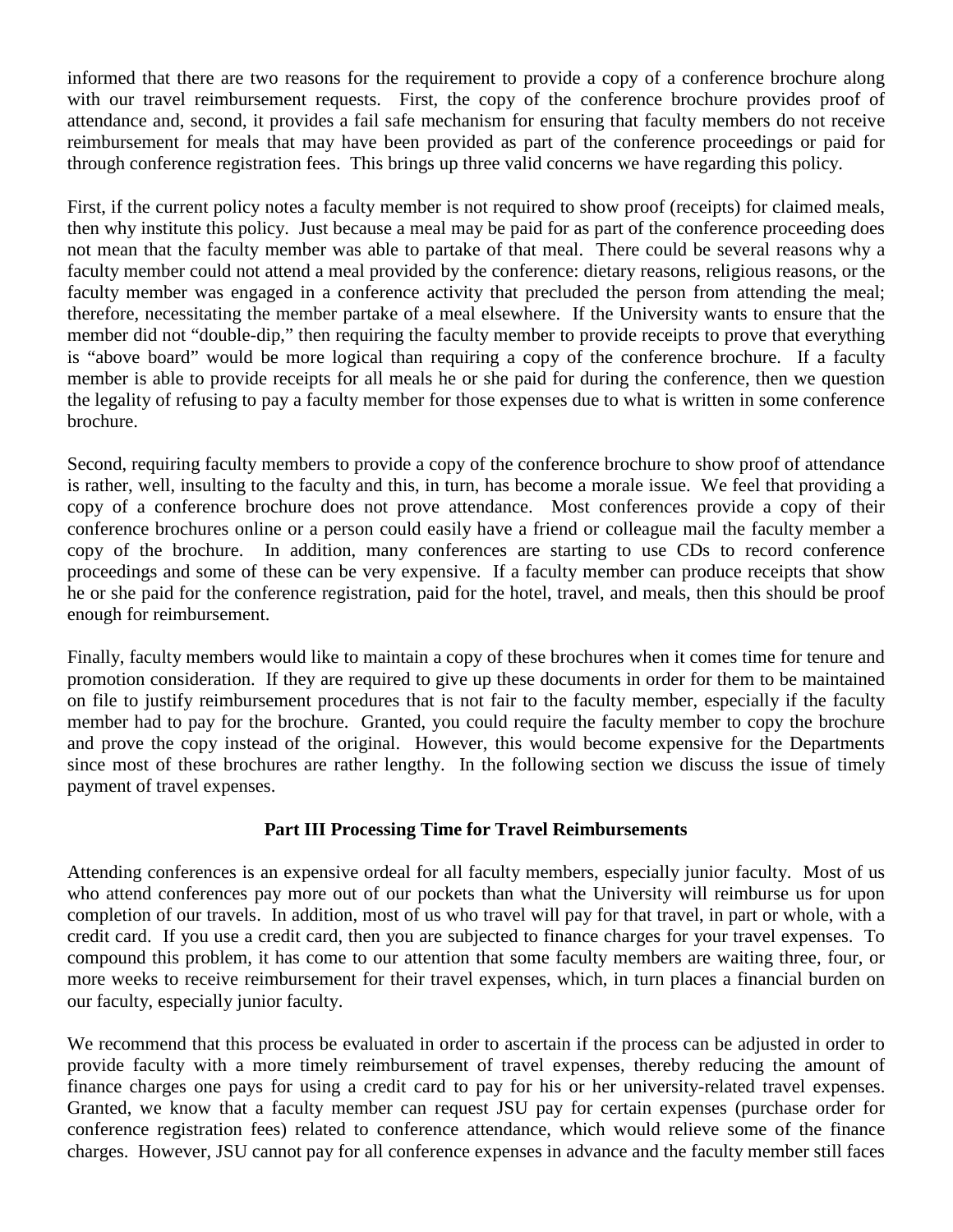the possibility of paying for some of his or her travel expenses via credit card. One change that would facilitate a quicker turn around time for processing is contained in the recommendation we made in Part I of this document, whereby the University rescind the requirement that the travel forms go through channels twice. We hope that the Administrative Council may find additional means to streamline the process.

# **Faculty Senate Recommendation concerning Agreements with International Universities**

# **MEMORANDUM**

**TO:** Dr. Rebecca O. Turner, Vice President for Academic and Student Affairs

**FROM:** Faculty Senate

**SUBJECT:** Agreements with International Universities

**DATE:** 4/14/2008

In our support of JSU's Strategic Plan (2006-2011), S1.3 (Identify off-campus opportunities for student participation to support global leadership and citizenship) and S2.2 (Recruit and Retain Excellent Faculty), the attached recommended proposals are respectfully submitted for you examination and consideration. Theses recommendations are presented in two parts. Part I offers our recommendation for promoting increased enrollment of international students and an increase in faculty exchanges with these international universities. Part II sets forth our reasons for these recommendations.

# **Faculty Senate Recommendation concerning Recommended Changes to JSU's Tenure and Promotion Policies**

## **Part I: Tenure**

The Faculty Senate recommends changing the tenure policy to allow tenure-track assistant professors, associate, or full professors who are hired but not granted tenure at the time of hire, the option of being considered for tenure after the completion of four academic years of service or waiting until the completion of the fifth year without prejudice. Granted, the current policy allows for faculty members who are hired by the University to receive years toward promotion and/or tenure and we expect that to remain as part of the policy.

However, the changes we recommend would allow an assistant professor (associate or full professor depending upon the circumstances) to apply for tenure at the beginning his or her fifth year, and if tenured, the tenure would be effective at the beginning of his or her sixth year. If the faculty member wishes to wait until the completion of the fifth year, then the faculty member would be allowed to apply for tenure, without prejudice, during his or her sixth year. If the faculty member applies for tenure after the completion of the fourth year and is not granted tenure, then that faculty member would be allowed to reapply, without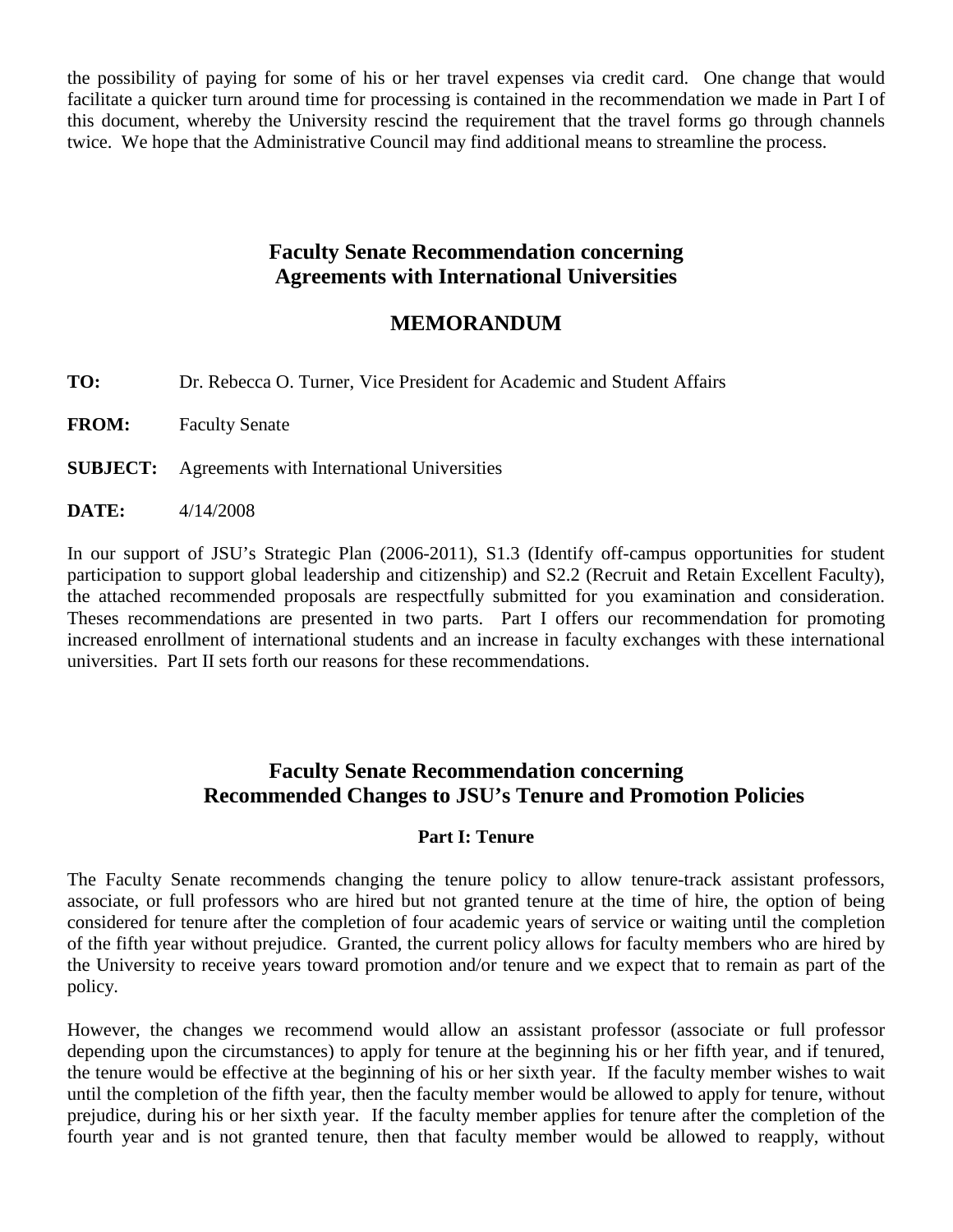prejudice, at the end of his or her fifth year. There exists the possibility, due to funding and other such matters, that an exceptionally qualified faculty member would not receive tenure because of the aforementioned reasons, yet the University may want to keep the faculty member, and incorporating this policy would allow us to retain quality faculty. In recommending these changes we realize that tenure is based on certain requirements/equivalents that have been established by each college at JSU and we turn our attention to these requirements/equivalents.

When it comes to the requirements for tenure, the system was designed based upon completing five years of service. We recommend the requirements/equivalents remain based on that five-year time frame and on the current requirements/equivalents. The teaching, research, and service requirements/equivalents established would remain in effect and any faculty member who has completed his or her fourth year and wanted to be considered for tenure would be considered based on the requirements/equivalents as they are currently written. That way an outstanding faculty member who has meet or exceeded the requirements in four years could be rewarded for his or her exceptional achievements. In other words, in order to be considered for tenure (or promotion) after completing four years, the faculty member would have to meet or exceed the requirements/equivalents established for a five-year time frame for tenure.

As previously stated, the purpose of tenure, as well as promotion, is to reward excellent teaching, research, and service. These aforementioned changes provide the University a mechanism in which it can reward outstanding faculty. These changes, if incorporated into University policy, would have several benefits. First, these changes would encourage faculty members to strive for excellence. Second, these changes would reward faculty members who excelled in their teaching, research, and service. Third, these changes would make JSU more competitive than most Alabama universities when it comes to recruiting and retaining quality faculty; thereby supporting JSU's Strategic Plan 2006-2011, S2.2 Recruit and Retain Excellent Faculty. In Part II, we address the issue of promotion.

## **Part II: Promotion and Date of Rank (DOR)**

The Faculty Senate recommends changing the promotion policy to allow assistant professors the option to apply for promotion to associate professor after the completion of four academic years of full-time employment or wait until the completion of the fifth year and that these applications are considered without prejudice based upon the time frame in which they decide to apply. In addition, we recommend that associate professors, who have completed four academic years of full-time employment, be allowed the option to apply for promotion to full professor or the option to wait until a later date. In addition we recommend a new method for establishing a Date of Rank (DOR) once promoted to the next higher rank.

Currently, a person who is considered for promotion to associate professor (usually in connection with tenure consideration) applies for that promotion after the completion of his or fifth year. The person completes his or her application during the first semester of the sixth year and the application is submitted for consideration during the Spring semester of the sixth year. If granted the promotion, it becomes effective at the start of the seventh year. Under current rules, the time frame for consideration to the next rank begins upon promotion (seventh year). Advancement to full professor is then based upon requirements/equivalents that the faculty member is engaged in during the next five years. Yet, during the sixth year, the faculty member will have some accomplishments that have the possibility of not being considered because the "clock starts" at the beginning of the seventh year. In order to preclude this from happening, we recommend that a DOR be established for each promotion.

We recommend that the DOR be established as the date of the beginning of the semester when the application for promotion was started. If a person applies at the beginning of his or her fifth year and is promoted at the beginning of the sixth year, then the DOR would be the beginning of the faculty member's fifth year—effective date for the increase in pay would remain the same and not be retroactive to the DOR.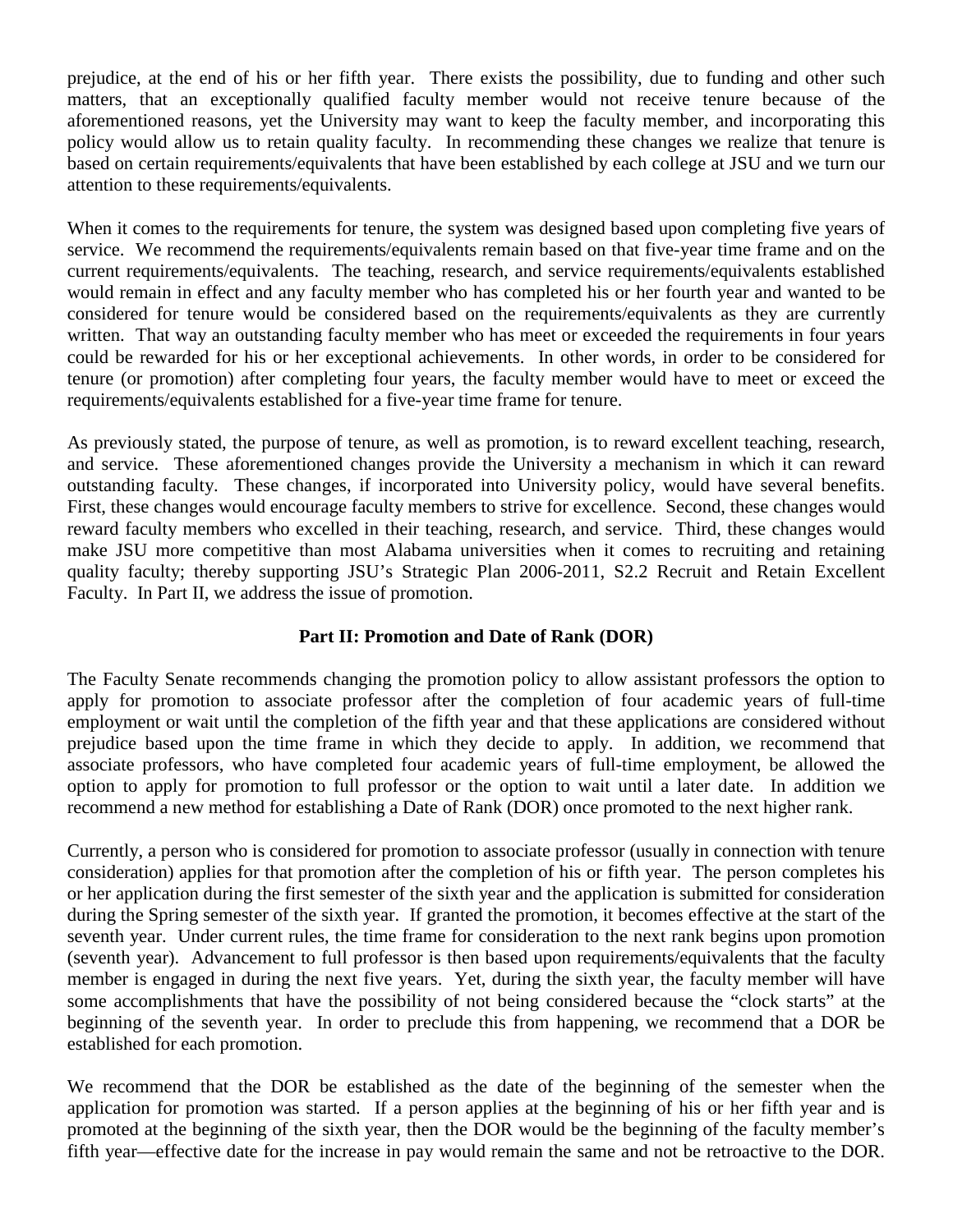The next promotion would be based on the DOR; thereby, ensuring that a faculty member continues to get full credit for time served and ensuring that a year is not lost in the process. Examples that demonstrate the aforementioned Tenure and Promotion policy changes are provided in Part III below.

## **Part III Example of Applying the Changes**

In this part, we provide an example of how these policy changes would work using an example of two faculty members. We start with tenure and promotion to associate professor and we use Assistant Professors A and B. Both of these faculty members started during the same academic year and both of them have had above average records when it comes to teaching, research, and service. Both are considered for tenure and promotion after the completion of their fourth year, yet B decides to wait until the completion of the fifth year. Both are considered for tenure and promotion without prejudice due to the time they applied for tenure and promotion consideration, and both receive tenure and promotion. The chronological events involved in this process would be as follows:

|                              | <b>Assistant Professor A</b>                                                                                                                                                                                                    | <b>Assistant Professor B</b>                                                                                                                                                                                                                          |
|------------------------------|---------------------------------------------------------------------------------------------------------------------------------------------------------------------------------------------------------------------------------|-------------------------------------------------------------------------------------------------------------------------------------------------------------------------------------------------------------------------------------------------------|
| <b>Academic Years/Action</b> | 2005-2006<br>2006-2007<br>2007-2008<br>2008-2009<br>$2009-2010$ Submits for T/P<br>2010 (Fall) Tenured and Promoted<br>DOR: Start of 2009-2010<br>Academic Year<br>2009-2011 Time starts for next<br>promotion (Full Professor) | 2005-2006<br>2006-2007<br>2007-2008<br>2008-2009<br>2009-2010<br>$2010-2011$ Submits for T/P<br>2011 (Fall) Tenured and<br>Promoted<br>DOR: Start of 2010-2011<br>Academic Year<br>$2010-2011$ Time starts for<br>next promotion (Full)<br>Professor) |

**\_\_\_\_\_\_\_\_\_\_\_\_\_\_\_\_\_\_\_\_\_\_\_\_\_\_\_\_\_\_\_\_\_\_\_\_\_\_\_\_\_\_\_\_\_\_\_\_\_\_\_\_\_\_\_\_\_\_\_\_\_\_\_\_\_\_\_\_\_\_\_\_\_\_\_\_\_\_**

### **Table 1. Example: Applying the Recommended Changes**

**Note:** 1. The time frames denoted above can easily be applied to two professors moving from associate to full professor.

Part IV, below, presents an overview of the tenure and promotion time-in-service requirements for four select Alabama universities and supporting references.

## **Part IV Tenure and Promotion: Review of Select Alabama Universities**

A review was conducted of select Alabama universities in order to ascertain their time-in service requirements for tenure and promotion. Table 2 below provides a brief overview of the tenure and promotion time-in service requirements established by these select Alabama universities. Following Table 2, you will find excerpts referencing tenure and promotion policies from the various faculty handbooks.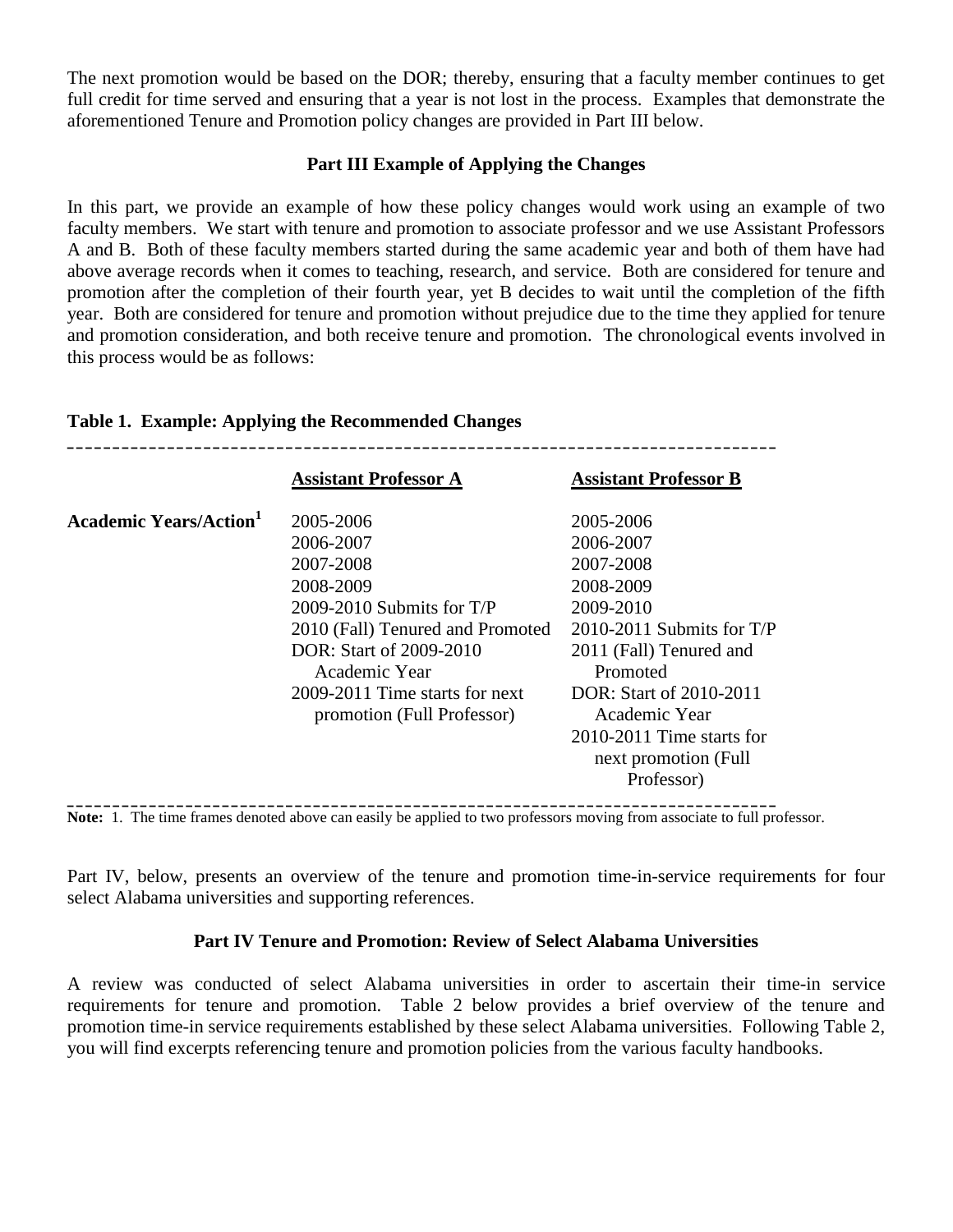| <b>University</b> | <b>Tenure</b>              | <b>Associate Professor</b>   | <b>Full Professor</b>           |
|-------------------|----------------------------|------------------------------|---------------------------------|
| <b>JSU</b>        | Five academic years        | Five academic years of full- | Five full years as an associate |
|                   | of full-time<br>employment | time employment              | professor                       |
| <b>Auburn</b>     | Completion of four         | Four years as an assistant   | Four years as an associate      |
|                   | years.                     | professor                    | professor                       |
| <b>Troy</b>       | Five years                 | Five consecutive years of    | Five consecutive years of full- |
|                   |                            | full-time teaching at the    | time teaching at the rank of    |
|                   |                            | rank of assistant professor  | assistant professor             |
| <b>UAH</b>        | six<br>Not to<br>exceed    | Based on service research    | Based more on reputation and    |
|                   | years                      | and teaching, yet no         | achievements, yet no apparent   |
|                   |                            | apparent time-in-service     | time-in-service requirements.   |
|                   |                            | requirements.                |                                 |

**Table 2. Time-in-Service Requirements for Tenure and Promotion for Select Alabama Universities**

## **1. Jacksonville State University (JSU Faculty Handbook):**

#### **Tenure:**

#### 2.6.2 PROCEDURE

Faculty members who have completed five academic years of full-time employment in a tenure-track position at the University and have been reappointed for the sixth academic year will be considered for tenure during the sixth academic year. Faculty members who hold tenure-track positions and who have met minimum criteria and time requirements should make application for tenure through their department heads. Any credit for prior service, which has been recognized and agreed to, must be confirmed in writing in the first contract at the time of the initial appointment. Leaves of absence shall not count as time eligible toward tenure. Exceptions to this policy may be made in unusual cases upon the approval of the Vice President for Academic and Student Affairs and the President.

#### **Promotion:**

### 2.5.2 PROCEDURE

Assistant Professors who have completed five academic years of full-time employment in a tenuretrack position at the University, or who have a combination of University full-time employment and credit for prior service with a total of five academic years and have been reappointed for the sixth academic year, may be considered for promotion during the sixth academic year. For any other tenure-track rank, faculty members who have met minimum criteria and time-in-rank requirements for promotion, including any prior service, should make application for promotion through their department heads. Any credit for prior service, which has been recognized and agreed to, must be confirmed in writing in the first contract at the time of the initial appointment.

Note: Per the faculty handbook, in order to be considered for the rank of Full Professor, the applicant must have served five full years as an associate professor.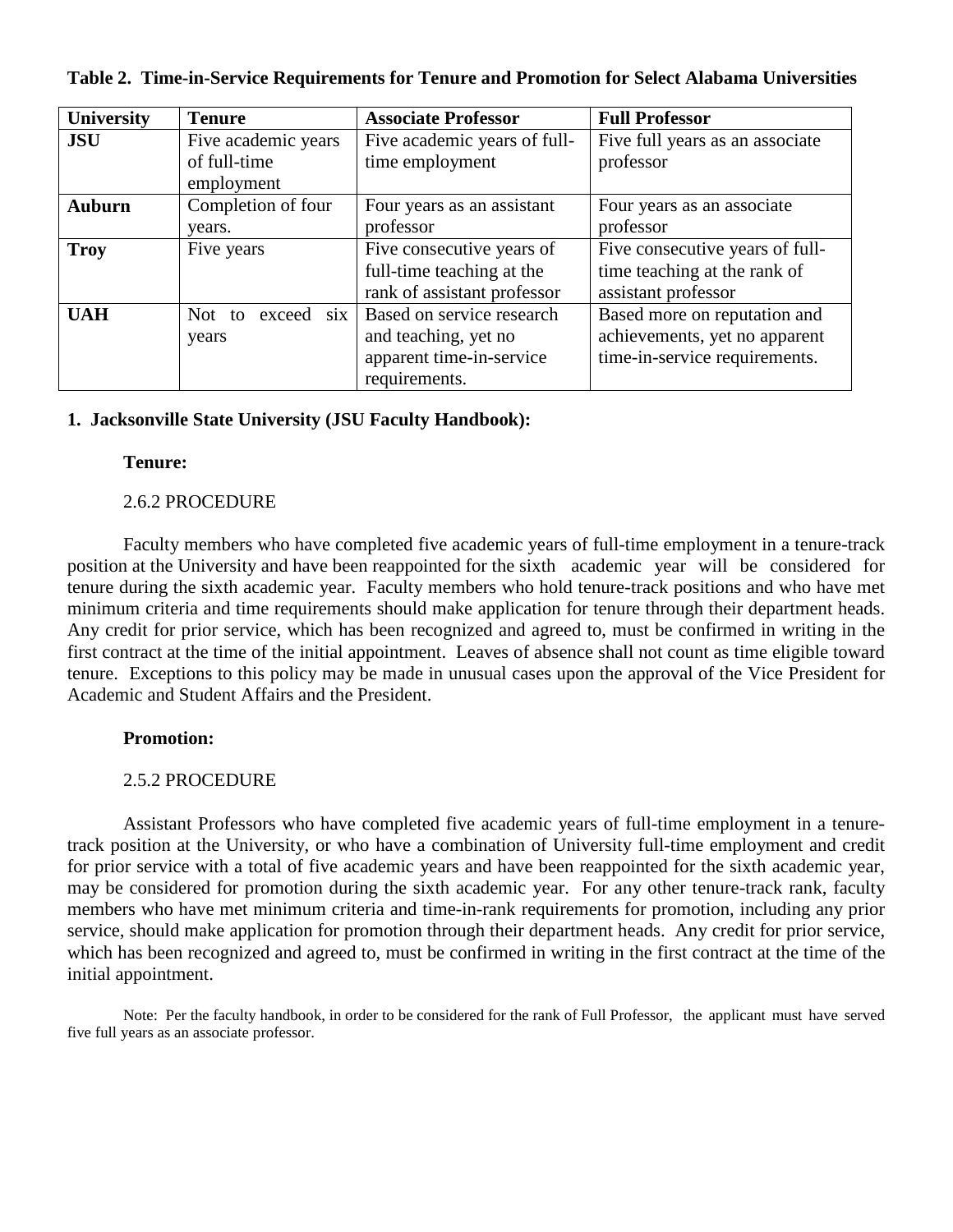## **2. Troy State University (Troy Faculty Handbook):**

## **Tenure:**

## **3.6.3 Procedures Relative to Advancement to Tenure**

Although a supervisor may recognize superior service by recommending an early granting of tenure and the University may concur by offering tenure, individual faculty members normally should not apply for tenure until the beginning of the sixth year of the probationary period or its equivalent, as defined in Section 3.5.3 Date of Tenure.

### **Promotion:**

### **3.2.1.3 Associate Professor**

5. At the time of employment by Troy University and of initial determination of academic rank at Troy University, a minimum of two consecutive years of full-time ranked teaching as an assistant professor in another regionally accredited college or university in conjunction with three years of full-time teaching at the rank of assistant professor of Troy University, or a minimum of five consecutive years of full-time teaching at the rank of assistant professor for Troy University prior to the filing of an application for promotion in rank and review by the Faculty Promotion and Tenure Review Committees.

## **3.2.1.4 Professor**

5. At the time of employment by Troy University and of initial determination of academic rank at Troy University, a minimum of five consecutive years of full-time ranked teaching as an associate professor in another regionally accredited college or university.

### **3. Auburn University (Auburn Faculty Handbook):**

### **Tenure and Promotion:**

## **10. ELIGIBILITY FOR PROMOTION AND TENURE**

There is no fixed requirement for years of service at a given rank before a faculty member can be promoted or tenured. However, the qualifications for tenure or for each professorial rank generally cannot be demonstrated fully in less than four complete years of service. Only in exceptional and well-documented cases, in which a faculty member has substantially exceeded requirements for promotion and/or tenure in a shorter time, should he or she be recommended for promotion and/or tenure before completing four years in rank.

## **4. University of Alabama at Huntsville (UAH Faculty Handbook):**

### **Tenure:**

### **7.3.2.3 The Probationary Period**

The probationary period is defined as the maximum length of time between the initial appointment as a member of the tenure-earning faculty and the year in which tenure is awarded or denied. For appointees whose initial appointment to the tenure-earning faculty begins in the fall semester, the probationary period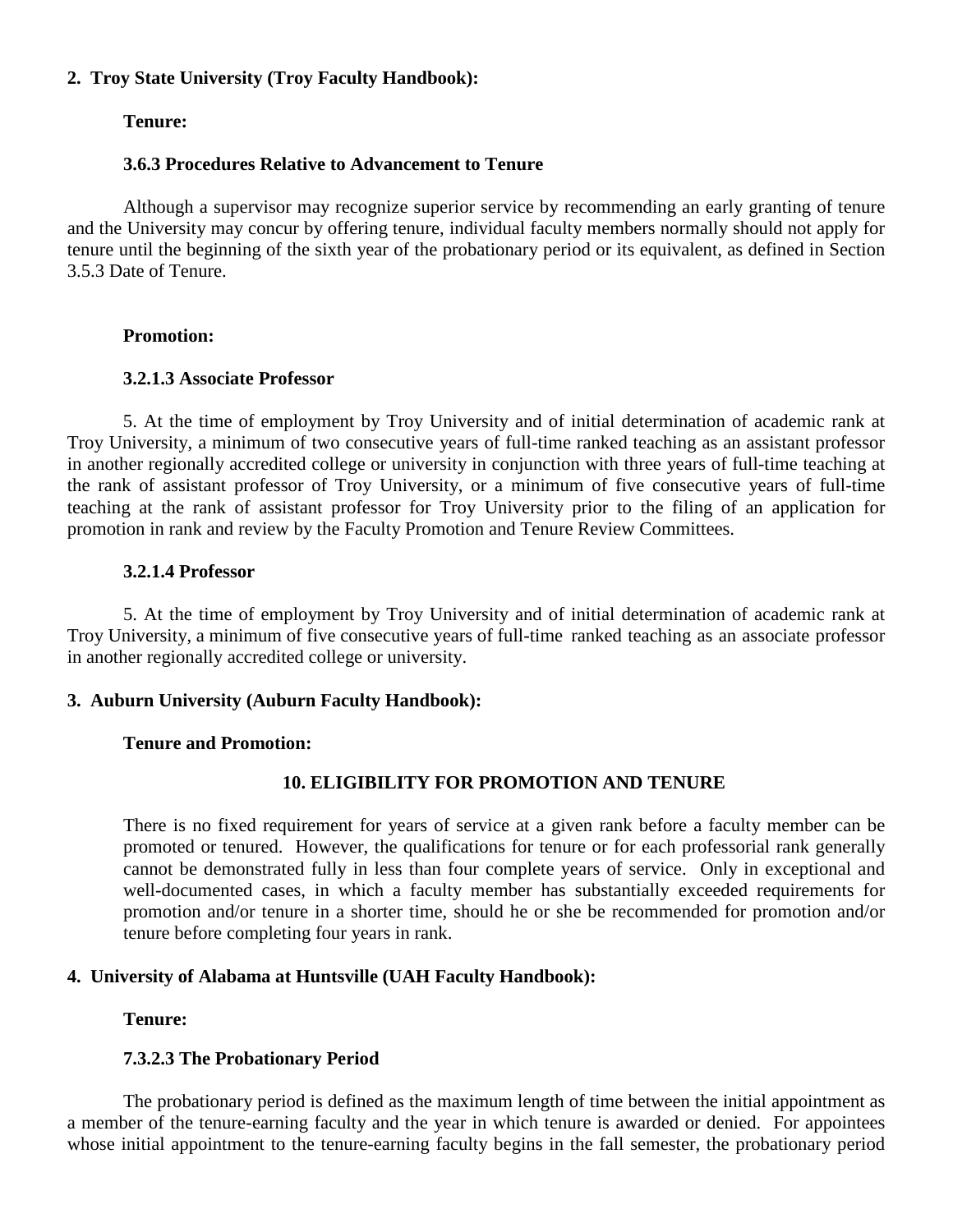will be no more than six years in length, unless extended subject to the provisions stated below. For appointees whose initial appointment to the tenure-earning faculty begins in the spring semester, the probationary period contract ends no more than six years from the beginning of the first fall semester following the date of initial appointment.

#### **Promotion/Criteria by Rank:**

#### **7.6.2 Specific Criteria by Rank: Tenure-Earning and Tenured Faculty**

#### **7.6.2.3 Associate Professor**

An associate professor must have the terminal degree in a pertinent discipline, except where the individual has achieved equivalent status through outstanding performance. An associate professor also must show superior achievement in either teaching or research/creative achievements and high levels of effectiveness in other areas of activity on which faculty are evaluated: (1) teaching, (2) research or creative achievements, and (3) service, with a balance consistent with the expectations of the discipline.

#### **7.6.2.4 Professor**

A professor must have the terminal degree in a pertinent discipline, except where the individual has achieved equivalent status through outstanding performance. A professor also must have attained authoritative knowledge and reputation in a recognized field of research or creative achievements and must have maintained high levels of effectiveness in teaching and in service.

**Note:** A search of the University of Alabama at Huntsville Faculty Handbook did not uncover a specified time-in- rank requirement for promotion from associate to full professor, yet it was noted that tenure consideration of assistant professors generally included promotion consideration to associate professor. It is apparent that after promotion from associate to full professor is based on reputation and achievement with no apparent consideration to a time-in-service requirement.

# **Faculty Senate Recommendation concerning Increasing the Amount of the Pay Raise an Academic Receives Upon Promotion to the Next Higher Rank**

## **MEMORANDUM**

- **TO:** Dr. Rebecca O. Turner, Vice President for Academic and Student Affairs
- **FROM:** Faculty Senate
- **SUBJECT:** Increasing the Amount of the Pay Raise an Academic Receives Upon Promotion to the Next Higher Rank.
- **DATE:** 4/14/2008

In support of JSU's Strategic Plan (2006-2011), S2.2 Recruit and Retain Excellent Faculty, the attached recommended changes to the University's pay increases for instructors promoted to the rank of assistant professor, assistants to associates, and associates to full professors is respectfully submitted for your review